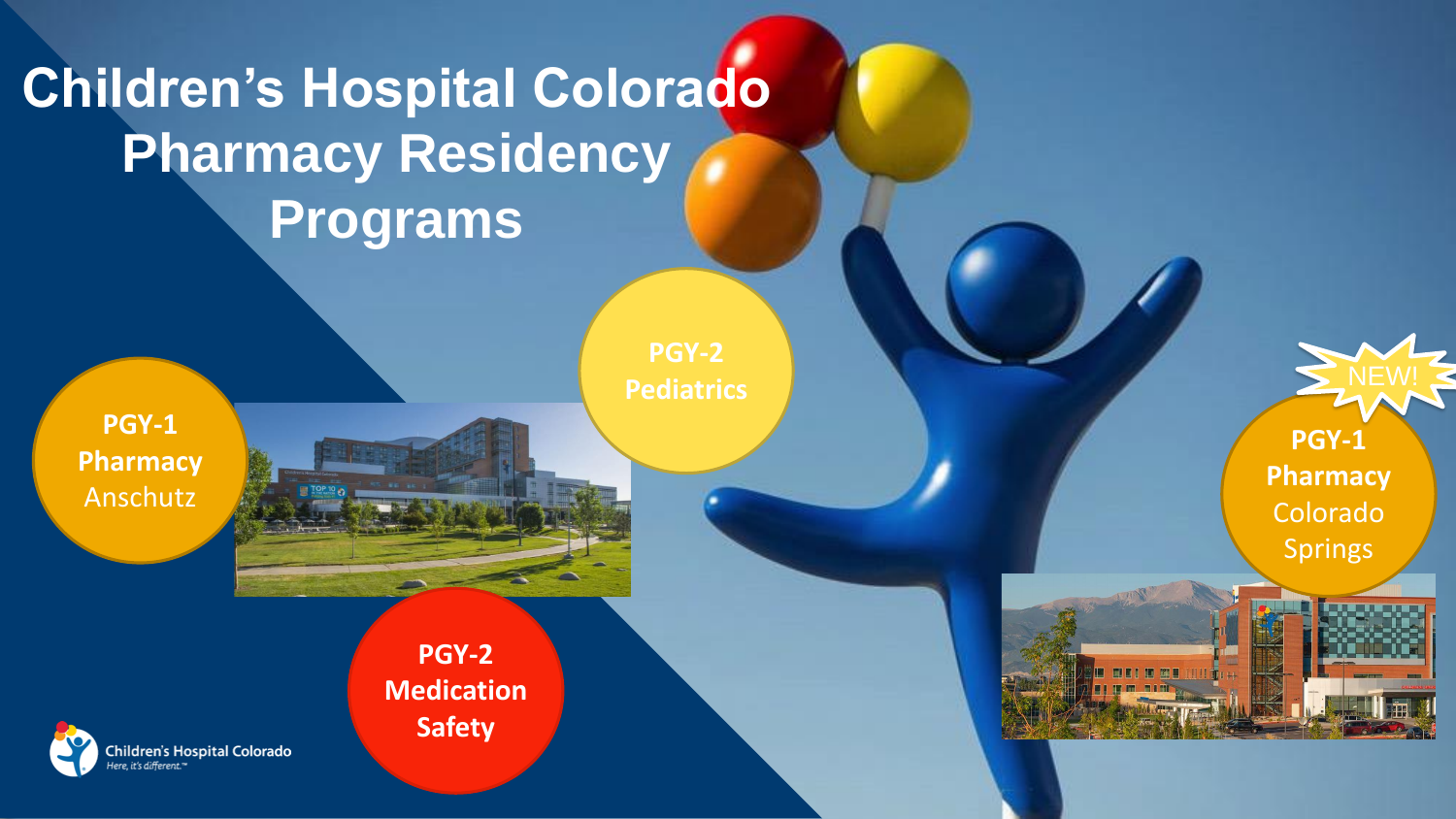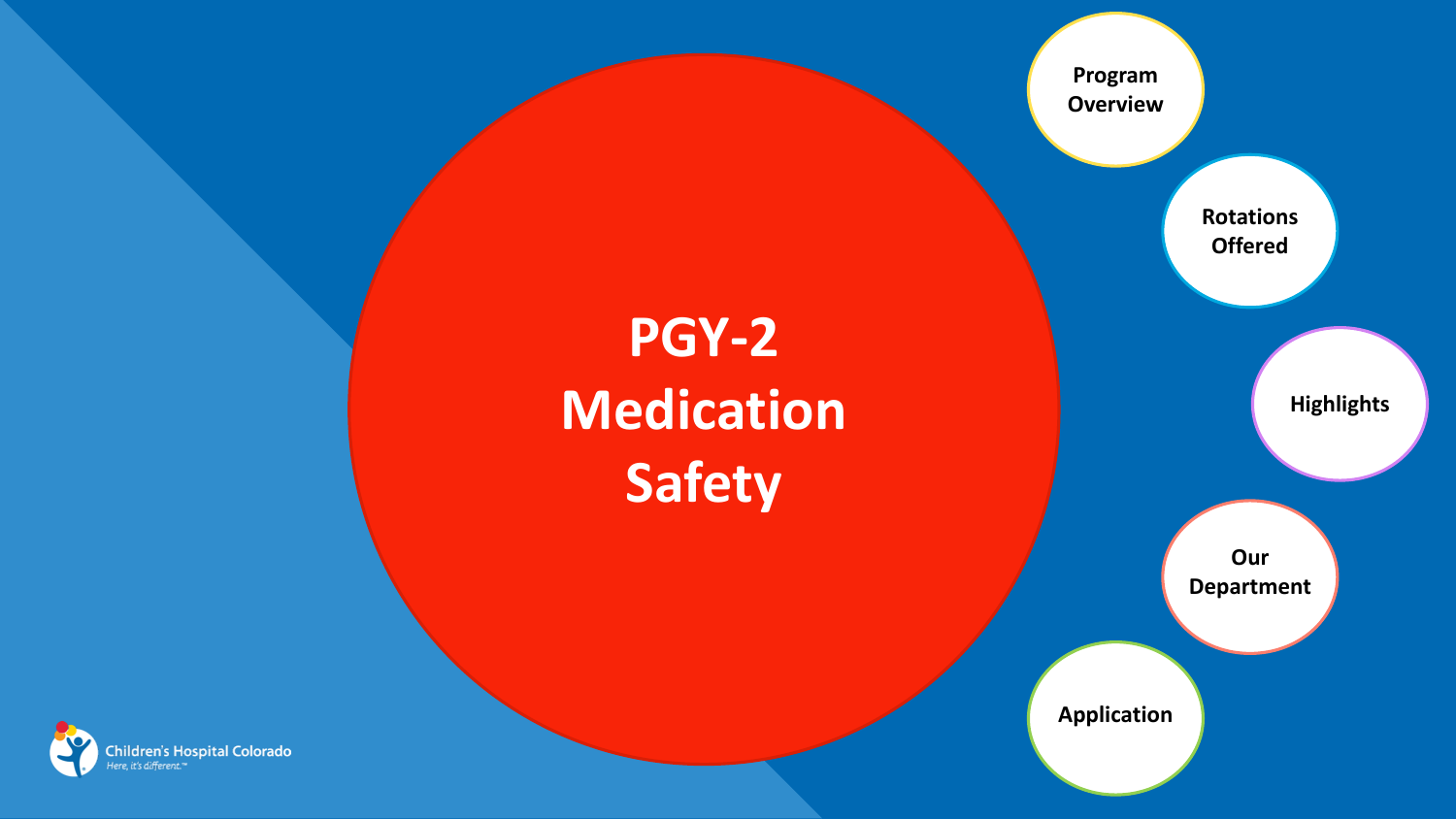## **Pre-accreditation Status**

- One position
- Part of the medication safety team in the patient safety department
- Free-standing children's hospital with approximately 500 beds
- Private, not-for-profit, tertiary care teaching hospital
- Main pediatric referral center for seven-state surrounding region
- Ranked #6 Best Children's Hospital by U.S. News and World Report (2021-22)
- Nationally ranked in 10 pediatric specialties
- Eight pharmacy residents in the pharmacy department to collaborate and learn with



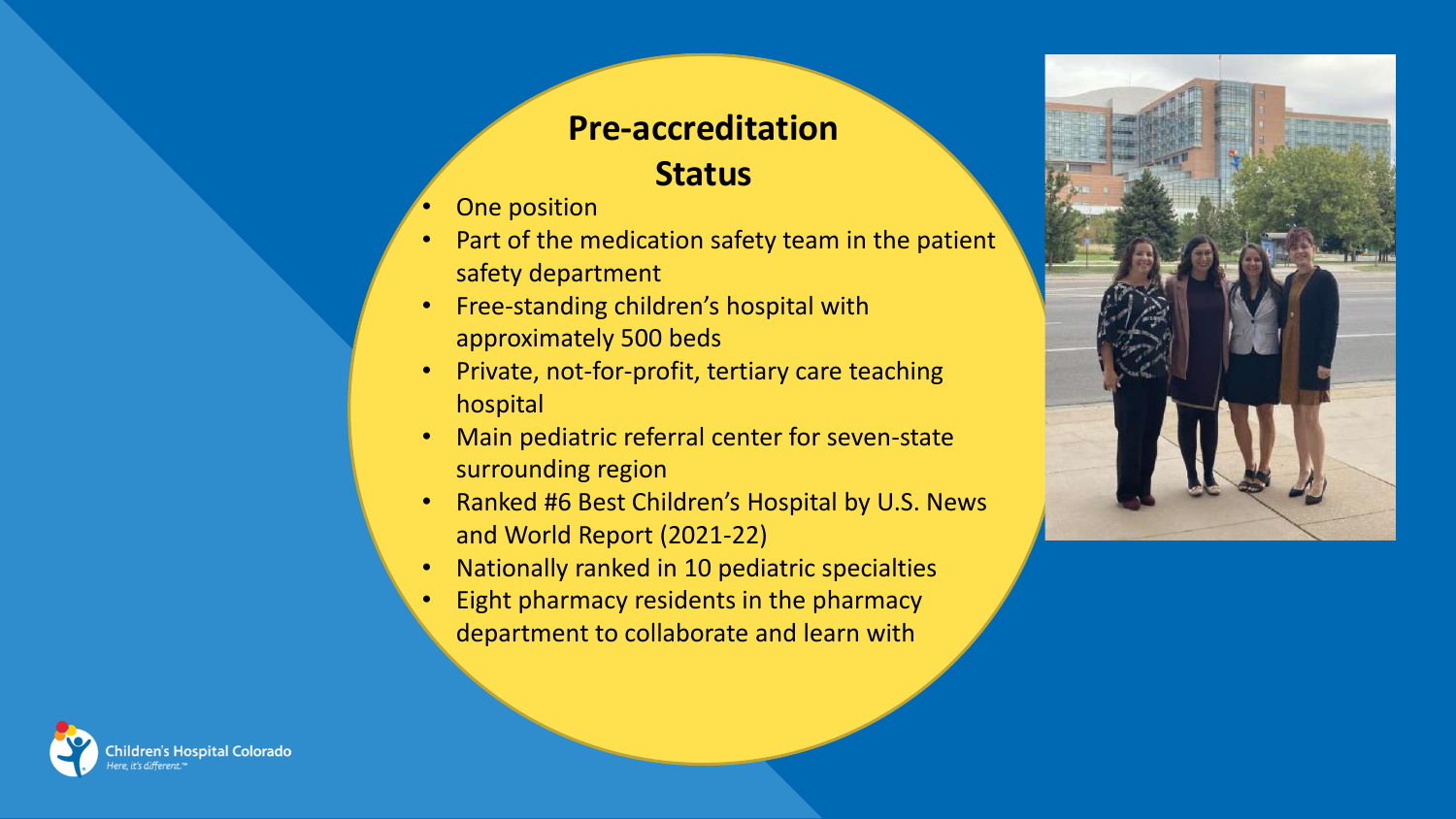# **Rotations Offered**

- Pharmacy Leadership & Operations
- Voluntary Reporting Systems & Event Investigation
- Formulary & Drug Shortage Management
- Data Analytics & Visualization
- Clinical Informatics
- Cause Analysis
- Clinical Rotation Opportunities:
	- Critical Care
	- Oncology
	- Antibiotic Stewardship
- Longitudinal
	- Strategic Planning
	- Medication Use System Consulting
	- Safety & Policy



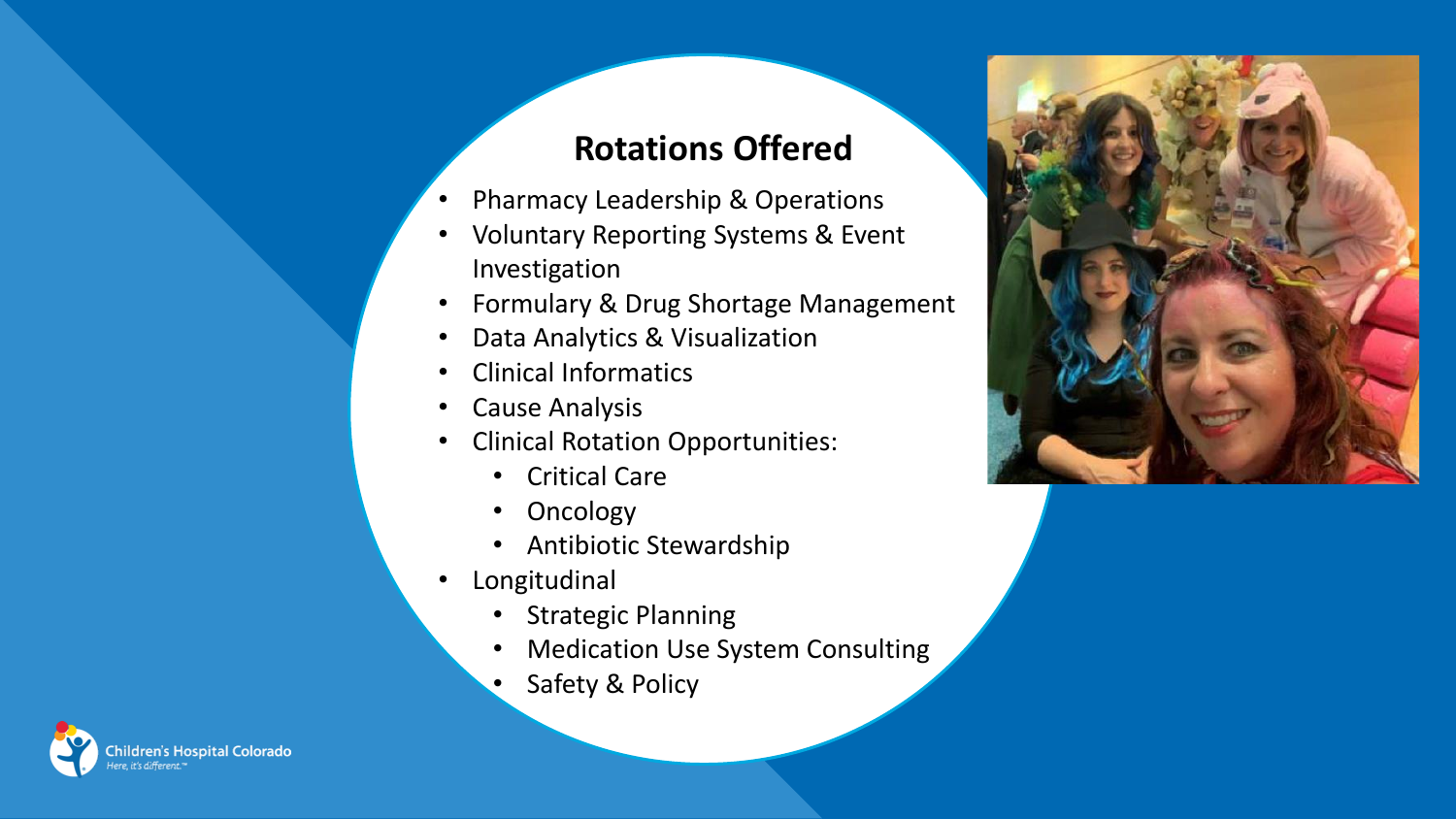# ADE Classification

ildren's Hospital Colorado

## **Highlights**

- Access to Green Belt Training, project management training, facilitation training, & advanced life support
- Financial support to attend conferences
- Preceptors from various clinical and safety science backgrounds
- Paid time off: 21 days for vacation, holidays, and sick time
- Unique and customizable experiences
- Medication safety in a pediatric environment
- Infusion pump library management
- Lead and hospital-wide annual patient safety goal
- Seminars/formal CE presentations
- Optional teaching certificate program through CU
- Attend and support Medication Safety Committee, Infusion Pump Drug Library meetings, EHR medication management, Pharmacy and Therapeutics, Patient Safety and Reliability Committee, and various other hospitalwide committees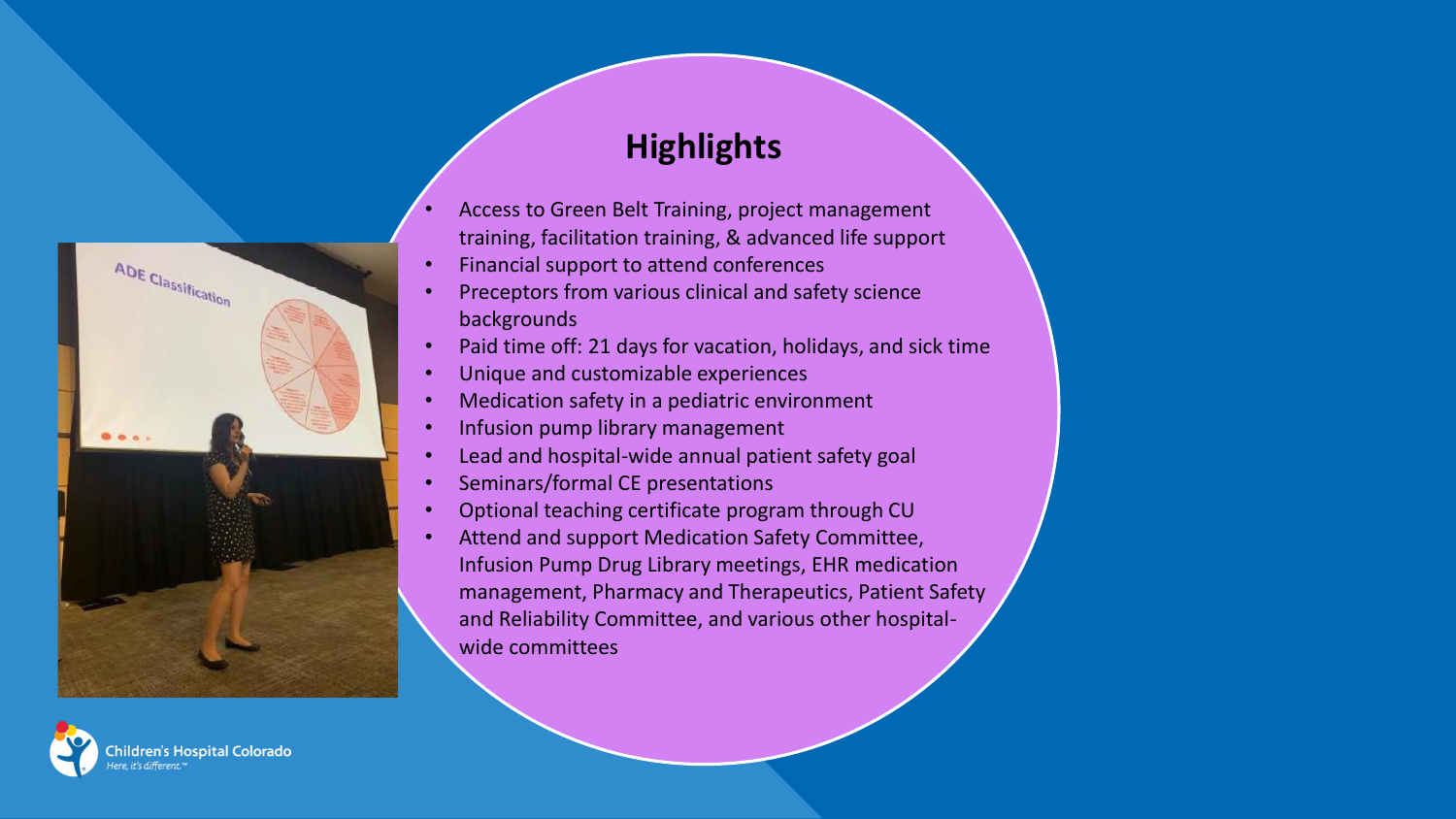### **Our Department**

- Multidisciplinary group of safety experts with backgrounds and expertise including nursing, clinical pharmacy, engineering, human factors, public health, project management, process improvement and more
- Holistic and targeted approaches to improving safety
- Lead the hospital's Target Zero initiative
- Collaborates nationally with more than 100 children's hospitals across the country to share data learn best practices
- Collaborates and consults internally with many departments and units on patient safety work
- Resident spends time in both Patient Safety and Pharmacy department



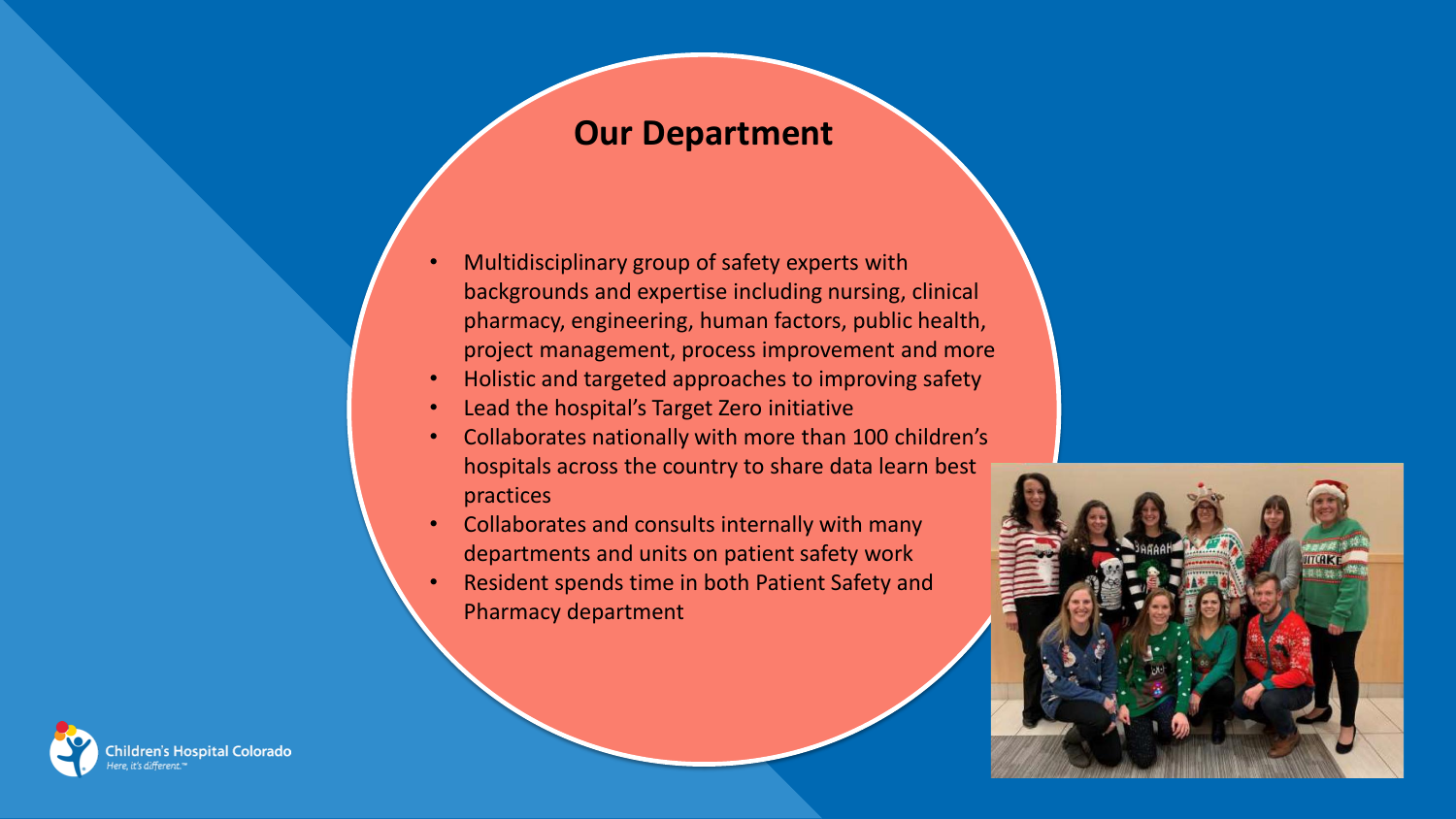## **Application**

### Required components

- Updated curriculum vitae
- Letter of intent
- Three letters of recommendation
	- Required: One from current RPD or equivalent
- Pharmacy school transcripts
- Interview required

### Additional Information

- Residency Program Director: Jennifer Hamner, PharmD, **BCPPS** 
	- Jennifer.Hamner@childrenscolorado.org
	- (720)-777-8155